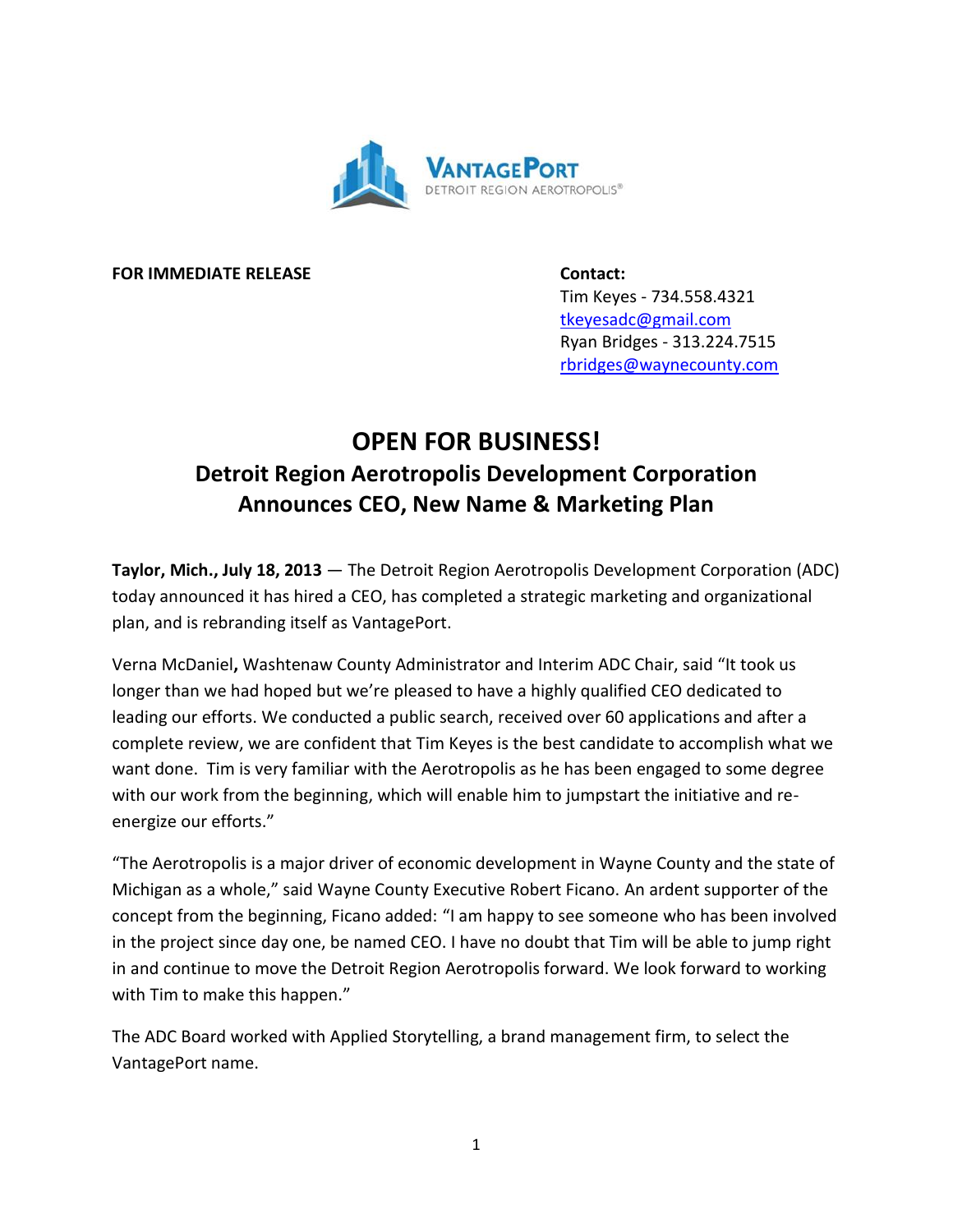VantagePort hired Greyhill Advisors, a global site selection and economic development consulting firm, to prepare a strategic plan for the organization. The Greyhill report will be used as a guide for VantagePort's next steps. Some of the recommendations include:

- Implementing a marketing and business development program, incorporating the new name
- Identifying business targets by industry sector
- Creating a formalized land development program
- Developing the brand and value proposition and related materials

These recommendations will be executed by the newly hired CEO, Keyes, who said, "I am honored and excited to be a part of moving this vision for Southeast Michigan forward. With our new VantagePort brand and our strategic marketing and organizational plan, I'm ready to hit the ground running. I look forward to working with our many partners to achieve success."

"The development of the Aerotropolis was identified as a key component in accelerating growth in Southeast Michigan in Business Leaders for Michigan's New Michigan strategy and in Detroit Renaissance's Road to Renaissance initiative," said Doug Rothwell, President and CEO of Business Leaders for Michigan. "We have tremendous assets we can leverage to grow our state's economy, including a world class airport, surrounding land available for development, a unique geographic location and a skilled workforce. Now that we have a CEO of Tim's caliber in place, we can move with lightning speed to implement this effort."

Wayne County Executive Ficano had long envisioned an Aerotropolis for the Detroit Region and the Detroit Region Aerotropolis was a part of the Detroit Renaissance (now Business Leaders for Michigan) Road to Renaissance strategy to help grow the economy for the entire Detroit region. The goal was to develop the area between and surrounding Detroit Metro and Willow Run airports into a global logistics hub for the movement of people, products and information. Over the long term, the Aerotropolis is projected to attract more than 60,000 jobs to the region and more than \$10 billion of additional annual economic activity with an aggressive business attraction effort.

Members of the ADC include: Wayne County, Washtenaw County, Belleville, Huron Township, City of Romulus, City of Taylor, Van Buren Township, City of Ypsilanti, Ypsilanti Township, Wayne County Airport Authority, Business Leaders for Michigan and DTE Energy.

Additional information is included on the enclosed VantagePort Fact Sheet.